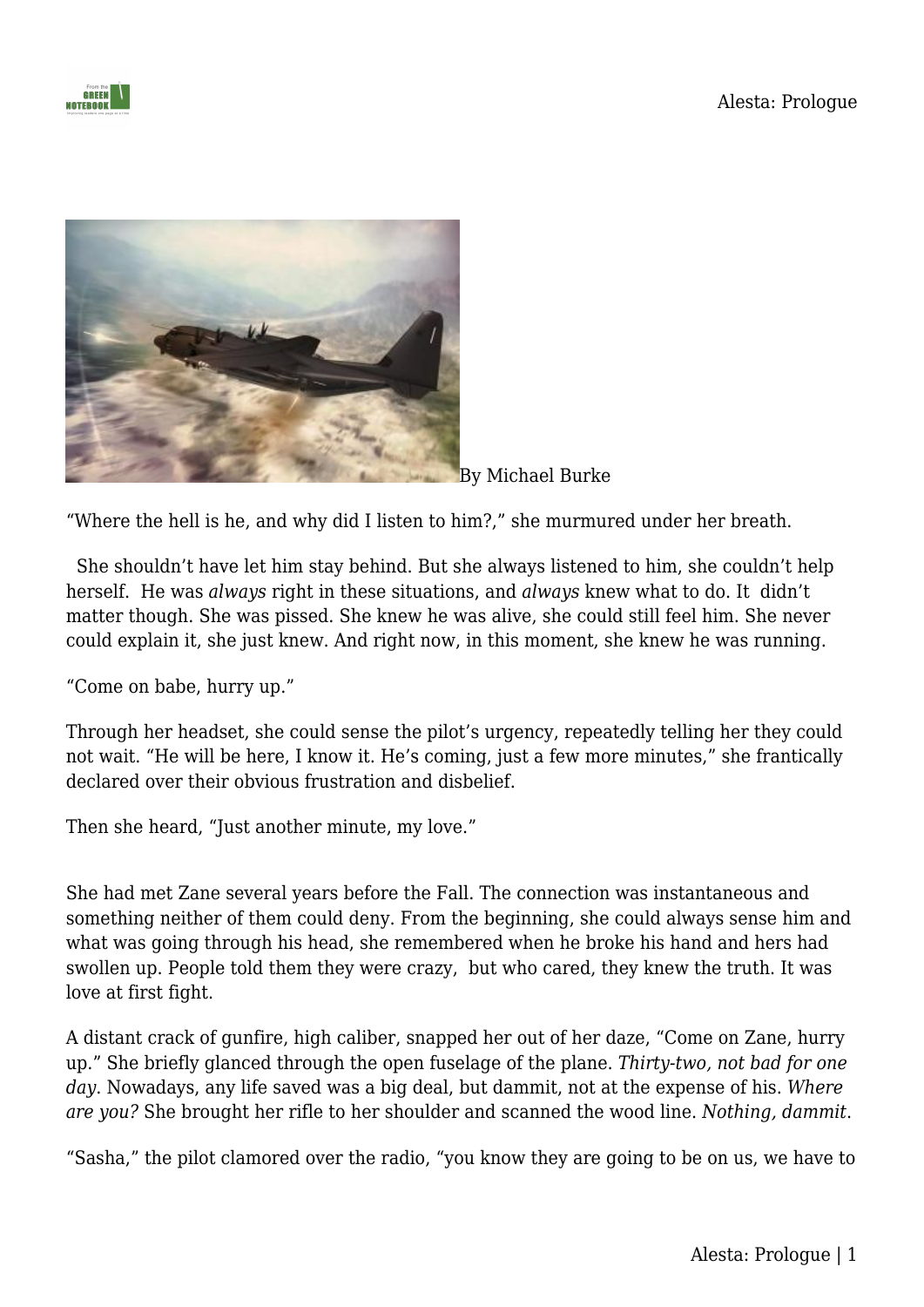go."

She let out a sigh and stepped off the ramp onto the cold, wet mud. She wasn't leaving without him, and was about to tell the pilots to take off when she heard one of them in her headset again, "Get back on plane!" She whirled around and scanned the woodline one more time. There he was, 500 meters away and hauling ass. She could see by the fear on his face that he was running for a reason.

She stepped back onto the C-130J ramp, crouched down, and scanned the woodline behind him. *Motorcycle, two combatants*. She led them with her modified FN SCAR and fired. *One down*. Zane stopped mid-sprint to help her stop his pursuers. *Not enough time, run babe, I got it*, was all she thought. He turned and started running again.

"He's coming, start your roll!" she yelled to the pilots.

Sasha brought the rifle to her shoulder again as another vehicle began to emerge from the wood line. Zane had always taught her to go for the driver first. She took him out with a quick, three round burst as the vehicle swerved and came to a stop.

The C-130J started picking up speed on the dirt runway. Zane was 200 meters out now and she needed to make sure nothing would slow him down. She started to pick off the combatants one by one, reloading as she scanned for her next victim. It was amazing how good she had become at this. Early on in their relationship, he had said she was a natural, she just refused to believe it.

He also told her more times than she could remember that he wanted no one else protecting his ass when the shit hit the fan. The plane was picking up speed and she could see he was running out of steam, who knows how long he had been running. God, he hated to run, he would complain about that later. She couldn't help but smile.

He was less than a hundred meters now, but the plane was starting to pull away. Sasha focused on her task and knew he would find the energy to cover the distance. *You can do it babe, I will jump if you don't get to this ramp*. She then heard him yell "dammit!" even over the roar of the engines, she loved how she could do that, like she had said it to him.

Zane found a renewed burst of speed and was within a couple feet of the ramp; she could have reached out to help him, but instead chose to let him finish his mad dash to the finish line on his own. She wanted him to know she wasn't happy about this situation he had gotten them in. As he made the final leap and walked towards her she could tell what he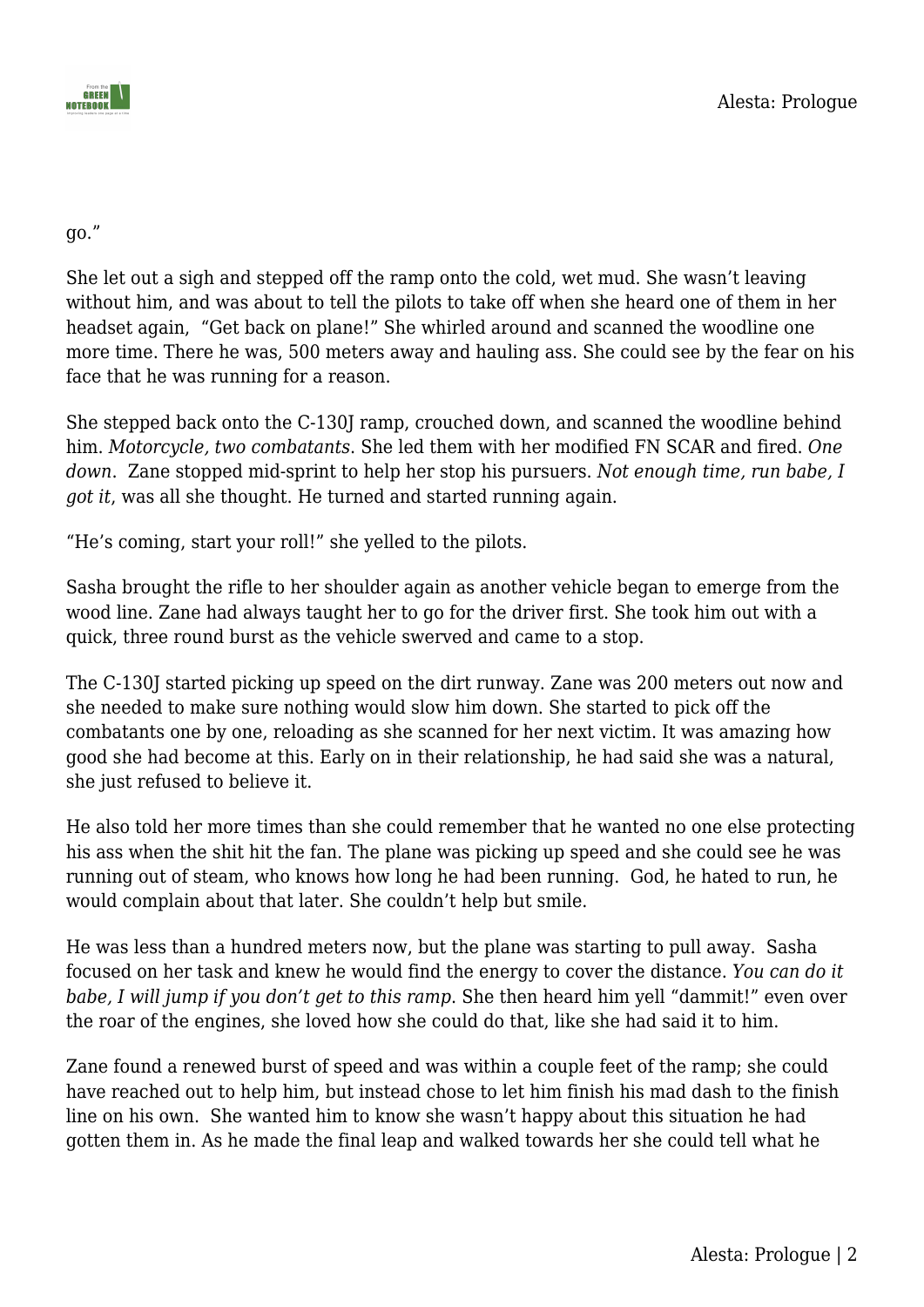

was thinking.

"Brat," Zane mumbled, not entirely under his breath.

Zane simultaneously grabbed the aircraft with one hand, Sasha's waist with the other as the plane rotated airborne…it was now entirely up to the pilots to get them out of this mess. They were safe, for now.

Still holding her tightly, he pulled her in closer and gave her a deep kiss. Sasha could feel the heat coming off of him and see the steam rising from his shoulders and neck. His lips were parched, his mouth dry. She reached into her cargo pocket and pulled out a bottle of water, took the lid off and handed it to him. He quickly glanced around the aircraft while gulping down the water, counting under his breath.

"Thirty-two," he mouthed.

She nodded, "There was a lot more."

She hated how he did that. It didn't matter the number, it was never enough. He motioned to her to hand him the handset cable. Plugging in, she could hear him say, "Thanks for the ride, boys." He always said that, without fail. After saying a couple of other things she couldn't hear, he unplugged and stored the cable on the side of the aircraft. Grabbing her hand, he made his way to the front of the plane, stopping a couple times to talk to the rescued passengers.

As they walked hand-in-hand to the front of the plane, Sasha amazed herself with how surprisingly comfortable she was with the pilot's combat maneuvering just above the treeline. She remembered a time where she hated flying. Vividly recalling a time in first class on a transatlantic flight to Ireland, she nearly had a panic attack over minor turbulence 40,000 feet above the Atlantic Ocean. Humorous now, but certainly not at the time, she especially recalls Zane haphazardly saying, "Don't worry love, one way or another the plane will land, even if in a couple pieces." Sasha gave him the cold shoulder the rest of that flight.

Now, she barely noticed. Sasha knew they were flying hundreds of miles per hour, barely over the trees and mountains, turning violently to avoid the hunter planes and radar systems looking for them. Zane's rescue cost them thirty-five minutes on the ground, they had drawn a lot of attention.

As they continued to the flight deck, she could visibly see that his late-night run through the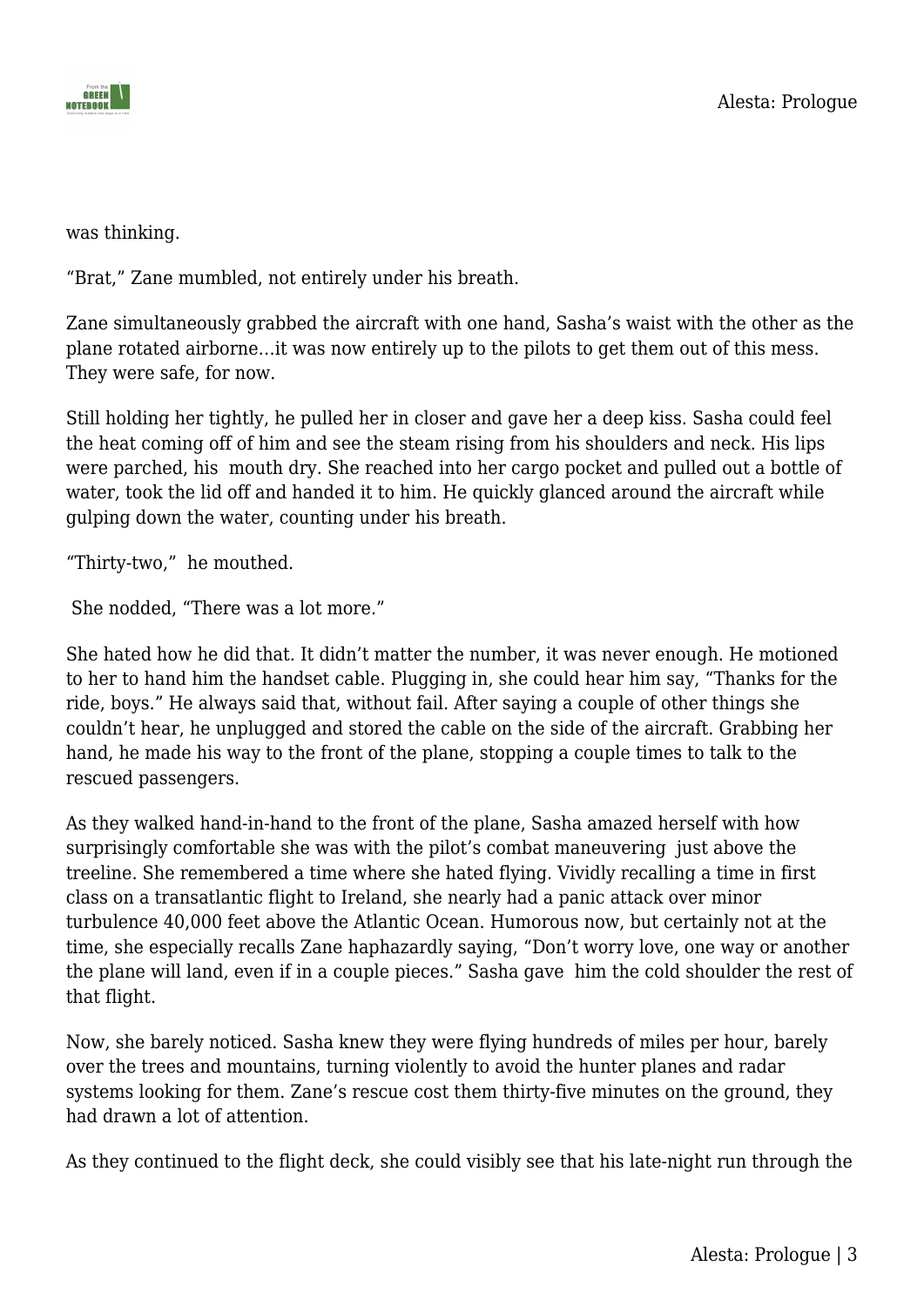

forest had not been kind to him or his uniform. His pants were torn in several places and his plate carrier was soaked through with sweat. The team had gathered around the steps to the flight deck, passing around what she assumed was a canteen full of whiskey. Mark extended the cup to Zane, he naturally waved it off with a flick of the wrist. He did, however, slap all of them on the shoulder and give them words of encouragement.

Sasha watched everyone on the team intently as he did this, in disbelief of all the things this team, no, this family, had been through together. She trusted every single one of them, even stubborn Jason, who had planted his feet against her joining when she was brought onto the team. During one heated exchange, he made the mistake of calling her a "dumb bitch." She resolved that quickly by breaking his nose in two places. Since that day, they tolerated each other personally, but respected each professionally…she knew he would have her back when push came to shove. Equally, she learned a valuable lesson that day, this team respected two things: independent thinking and strength.

As they got to the base of the flight deck ladder, Zane stepped to the side so she could go first, grabbing a handful of her ass as he helped her up, whistling as he did. Even after seven years, it never failed, he still grabbed her ass whenever he got the chance.

The copilot glared back at them as they stepped onto the flight deck. Sasha could tell he was none too pleased. "Sorry Justin," she mouthed as he turned and looked back at the controls. Zane entered the already cramped space behind her and bent forward to get a look out of the forward windows. Even though it was pitch-black outside, they could see the silhouette of trees and hills. *We are so low*.

The pilot didn't even notice their presence, too focused on keeping them alive, working the pedals and the yoke. She asked Justin how long until they would be safely back on the ground. "About 1-hour, *or*, a couple minutes if they get a lock on us," he retorted. Grabbing Zane by the arm, she motioned for him to follow her through the door at the back of the flight deck bulkhead, he followed and stopped to say something to Justin, replying that they were safe, for now. Thanks.

Squeezing through the door, she motioned to Zane, and he sat with her in a corner of the cargo compartment, out of sight and away from the rest of the team. He reached under one of the seats and pulled out a metal box . Grabbing the box, he handed it to Sasha and opened another. "Always have your magazines full," he frequently told her and the kids. She knew he was right, he was *always* right, but all she wanted to do in this moment was wrap her arms around him.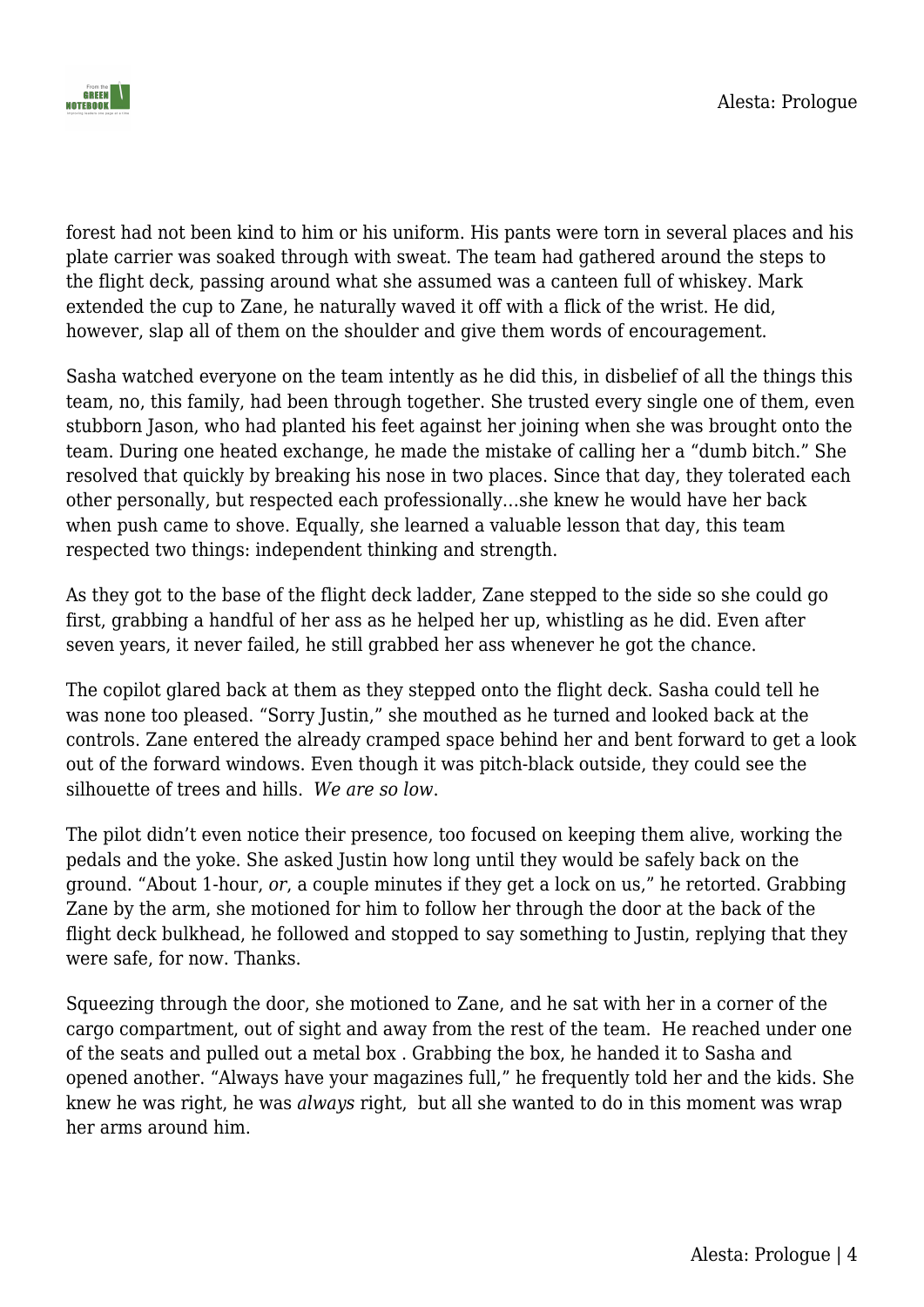

She sat down beside him, mimicking him and pulling out the empty mags. They sat there loading the mags, lost in their own thoughts. Suddenly, he stopped what he was doing and leaned over to give her a kiss, "Good shooting back there," he said, "I love you." Smirking, she replied, "Thanks, love you too." As they finished loading their magazines, she could not help but be a little disgusted by his words, "good shooting," as if they had just left the shooting range and not taken human lives.

What a world they live in, sitting here on a C-130, loading ammunition into a magazine after rescuing thirty-two people from slavery, or worse.

When he was done, he stood up and flipped the tabs on the side of his armor. She stood up with him, knowing he needed help getting the armor off his shoulder. It had to be sore as hell. After pulling it off and setting it on the floor, she moved over to his right shoulder to have a look.

"I'm fine," he protested.

"Sure you are, just let me look," she replied sarcastically.

 As she rolled up the sleeve, she could see the bandage was covered in blood and sweat. She opened the locker on the bulkhead and grabbed the first aid kit. As she pulled out new gauze and tape, almost mindlessly, she couldn't help but notice how commonplace this routine had become. Pulling off the old bandage, she could see the muscle, "You ripped it again." He nodded and sat down.

Sasha reached back into the locker and grabbed out the sewing kit, long gone were the days of proper medical supplies. She heard him grunt as she poured some rubbing alcohol on the wound. Trying to thread the needle, she realized how much the plane was moving. She leaned into the light to try and see what she was doing. As the plane banked, she lost her balance a little and he grabbed her by the waist. Reaching over her shoulder, he took the needle and thread, setting it on the desk, "Later, not really up for this right now." Zane resolved to putting a bandage on it, fastened with a couple shreds of duct tape.

Following suit, Zane reached up and undid the tabs to her armor, lowering it to the ground. Sasha racked their rifles on top of one of the countless cargo crates as he sat back in a seat and motioned her to join him. Sitting in between his legs, wrapping his arms around the front of her, they just sat there enjoying the embrace as the plane turned and banked. She knew the hum of the engines would put him to sleep almost instantly, so she turned her head and gave him a kiss. Moments later, she felt him twitch and fall asleep.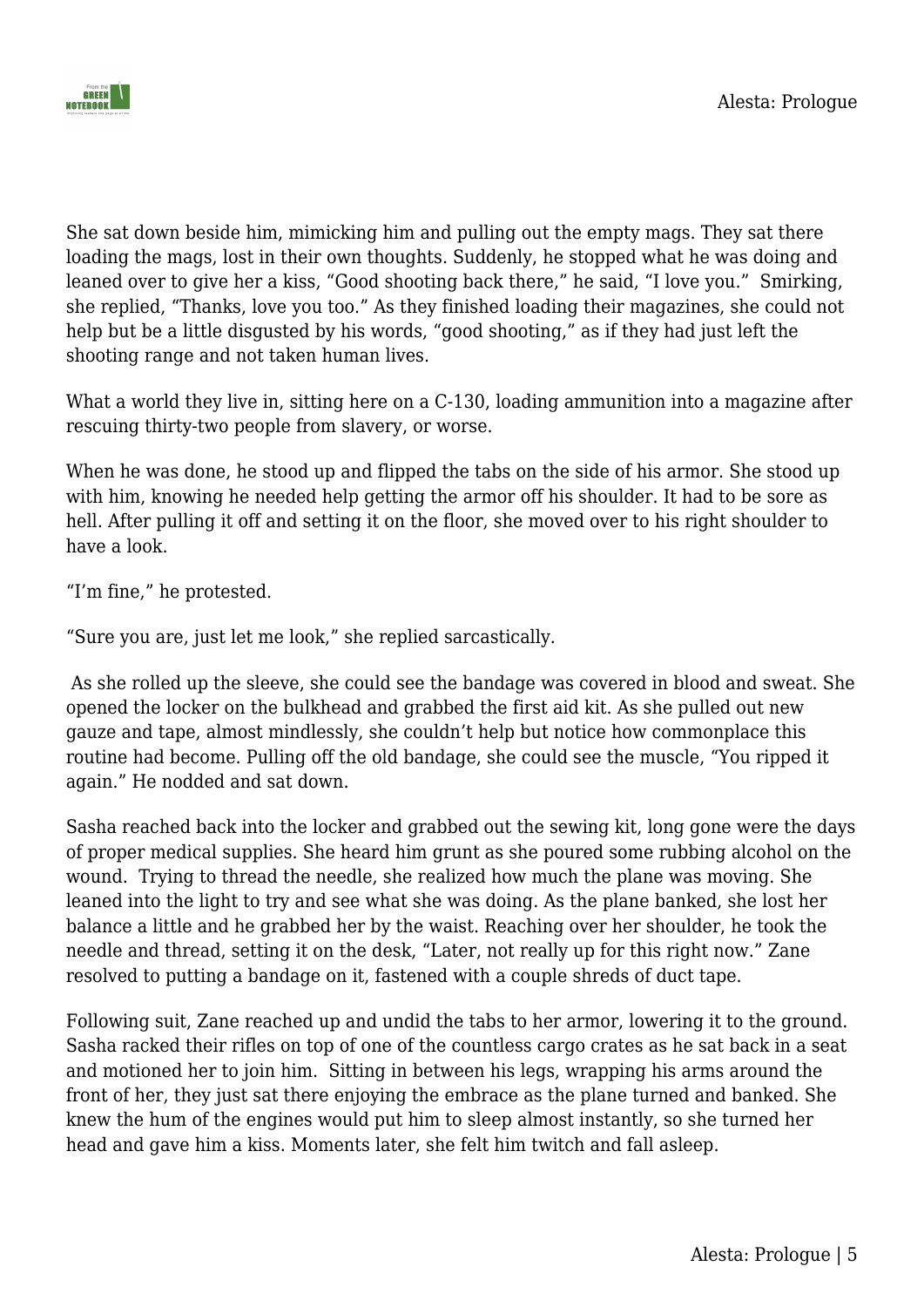

Normally, she would be jealous…if he stopped moving for just a minute or two, he was guaranteed to rack out. It always amazed her. But nowadays, she would find herself doing the same. Not tonight though, she was lost in her thoughts, wondering when a good time to tell him was, she knew she needed to but in doing so, it would make it real. Something she had wanted so bad in the past now seemed to be a sentence, something that did not seem as special in the world they currently lived in. They had each other though, had the kids, and they were alive…too many people were not so lucky, hell, no one was so lucky.

That did offer Sasha comfort. That, and being wrapped in Zane's arms once again. She knew that no matter what happened, she would be safe, he would take care of her…he had done so countless times over the years. She smiled as she heard him snore a little, and readjusted against him so that his pistol would stop digging into her hip.

She must have drifted to sleep without noticing. The next thing she remembered was the landing gear cycling down and the aircraft starting its descent. They lucked out today, no excessive evasive maneuvers or unexpected surprises. As the lumbering Hercules skidded across the runway, Zane woke up and instinctively wrapped his arms around Sasha.

"You help the team get the cargo unloaded," Zane announced, "I'll go back to HQ and check in… meet you at the house in thirty?"

"Ok," she said. Even though she hated being separated, she knew that it was the best use of their time. She hated going to headquarters, even more than she hated the separation. Jacob would be there and she hated how he talked to her man.

"Think Francis is there?" he asked.

"Of course, he always is when we are out."

"Okay, I'll bring him home." As the engines slowly cut out on the tarmac, he opened the side door and turned, "I love you, 'hot stuff', see you in a little while."

*Mike S. Burke is a regular contributor to FTGN and hosts a weekly podcast with guests who are striving to be better humans in a variety of disciplines, titled "Always in Pursuit." Find him on Instagram @alwaysingpursuit20.* 

*The views expressed in this article do not reflect the official policy or position of the Department of Defense or the U.S. Government.*